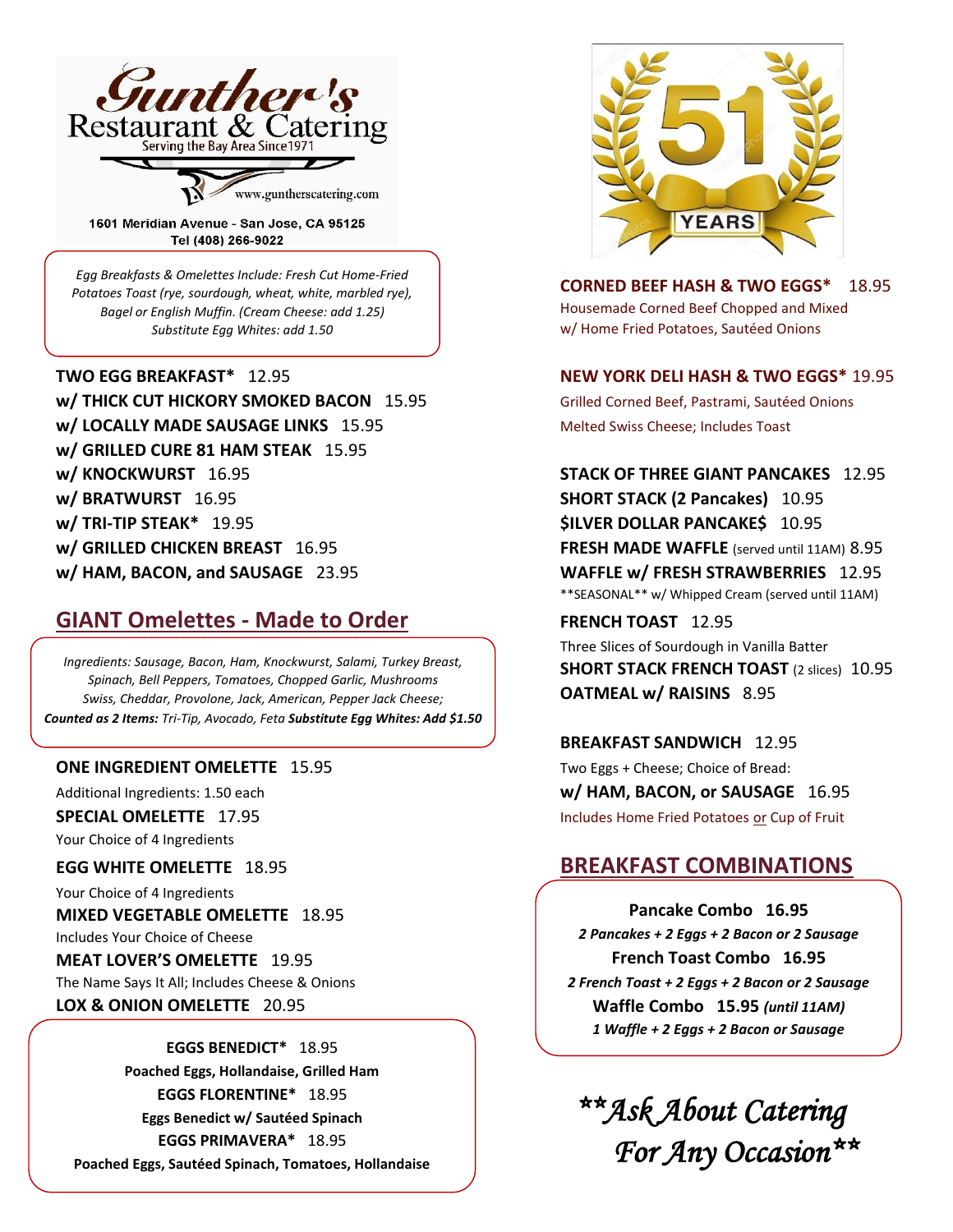# **Gunther's Famous Sandwiches - Made to Order**

*Condiments: Deli Grain Mustard, Mayonnaise, Shredded Lettuce, Tomatoes, Red Onions, 1000 Island Daily Fresh Baked Rolls (Ask for it Grilled): Sourdough French Roll, Kaiser Roll Sliced Breads: Sourdough Sliced, Whole Wheat, Corn (Light) Rye, Marbled Rye, White Bread Cheese - Add 1.50: Swiss, Medium Sharp Cheddar, Provolone, Monterey Jack, Pepper Jack, American Fresh Avocado 2.50 ~ Thick Cut Bacon 3.50/ 3 slices Any Half Sandwich (Except Burgers): Deduct 4.00 from Whole Sandwich Price ADD FRIES TO ANY SANDWICH or BURGER: 3.95 MAKE (almost) ANY SANDWICH OPEN FACE w/ MASHED POTATOES & GRAVY: Add 3.95 to Price of Sandwich*

USDA Choice Brisket Cut Spiced and Smoked Fresh Roasted In-House Daily, Hand Carved For a Wonderful Balance. Sliced Thin. Thanksgiving is Everyday at Gunther's!

**HOT CORNED BEEF** 16.95 **GRILLED CHICKEN BREAST** 14.95 Brined for Optimum Flavor, Boiled for Tenderness Hand Trimmed Filets Marinated in Lemon & Oven Roasted Because We Said So. Sliced Thin Lime Juice, Herbs, Olive Oil, a Bit of Tequila

**GUNTHER'S FAMOUS REUBEN** 17.95 **GRILLED TERIYAKI CHICKEN DIP** 14.95 The Best of All Worlds! Corned Beef, Pastrami, Char-Broiled Marinated Filet Breasts of Housemade Sauerkraut, Melted Swiss on Chicken w/ Port-Teriyaki Dipping Sauce Toasted Rye w/ Deli Mustard or 1000 Island

**THE NEW YORKER** 17.95 **Aged Angus Tri-Tip Marinated in Red Wine** Your Choice of Hot Corned or Pastrami Nestled Garlic, Olive Oil, Soy Sauce, and Herbs w/ Our Housemade Cole Slaw on the Sandwich

**NEW YORK STYLE ALBACORE TUNA SALAD** 13.95 Roasted and Trimmed Sirloin Eye of the Mixed w/ Celery, Cream Cheese & Our Seasoning Blend

**CHOPPED CHICKEN LIVER** 15.95 **The CHOPPED CHICKEN LIVER** 15.95 "Jewish Soul Food" - Schmaltz and All, Ground Fresh Natural Jus Served on a Grilled French Roll Many of Our Regulars Drive for Miles for This One

**BAGEL w/ LOX & CREAM CHEESE** 21.95 Pastrami, Corned Beef, Roast Turkey, Ham Smoked Nova Salmon "Imported" from Brooklyn on a Wine Cured Salami, Your Choice of Cheese Platter w/ House Whipped Cream Cheese, Tomato Lettuce, Sliced Red Onion, and Capers **ADD FRIES TO ANY SANDWICH** 3.95

**HOT PASTRAMI** 16.95 **FRESH SLOW ROASTED TURKEY** 14.95

**CHAR-BROILED TRI-TIP\*** 16.95

**USDA CHOICE COLD ROAST BEEF\*** 14.95

**GUNTHER'S FRENCH DIP** 14.95

**THE RICH BOY (The Hero's Hero)\*** 15.95

# *\*\*\*New\*\*\** **PLATTER OF NY DELI FRIES** 19.95 *\*\*\*New\*\*\**

Grilled "Housemade" Corned Beef, Pastrami, Sautéed Onions/ Melted Swiss Cheese Served w/ Sides of Deli Mustard, 1000 Island Dressing, and Kosher Dill Spears

# **GARLIC FRIES** 9.95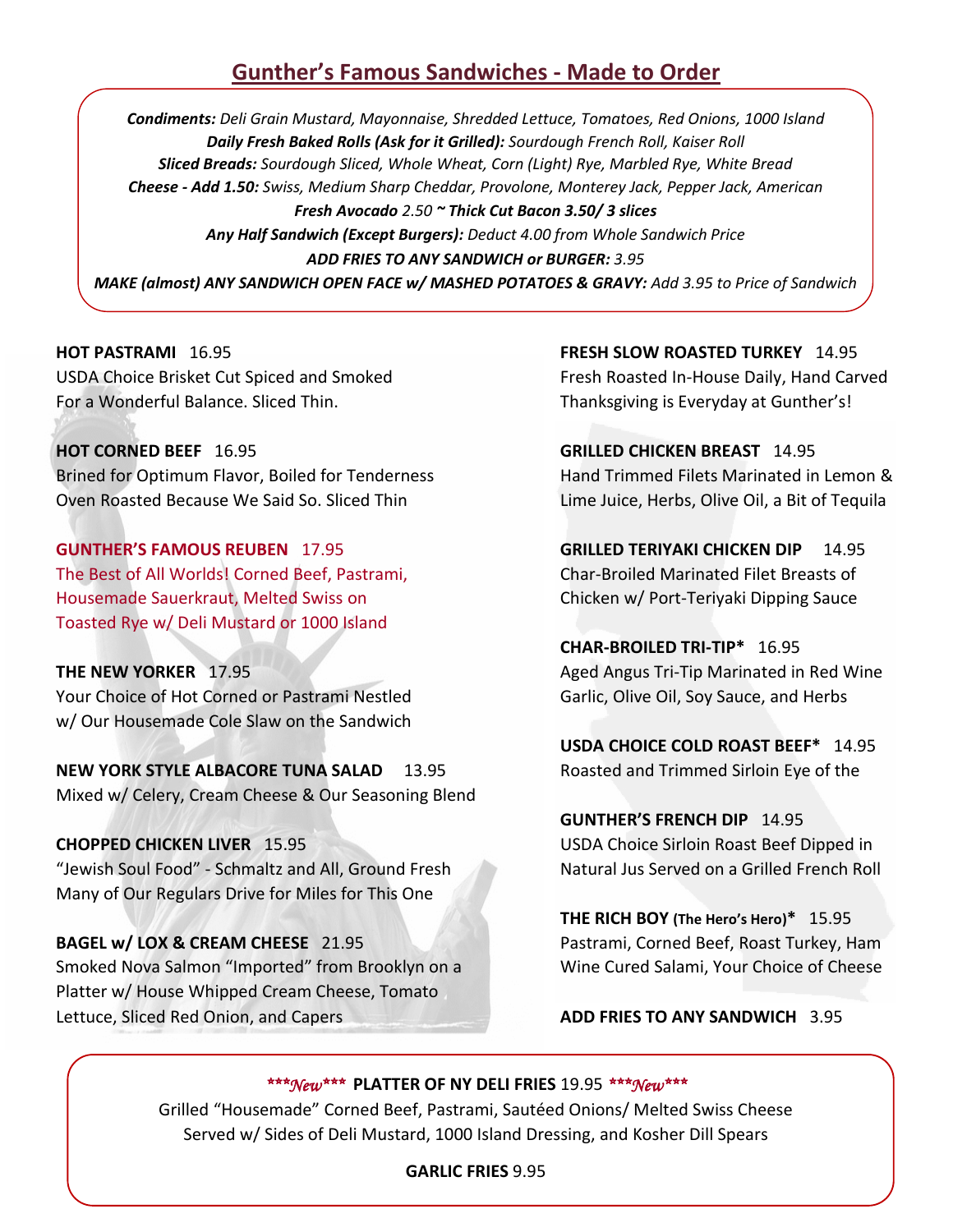# **USDA Choice Angus Burgers (1/2 lb.) Classic Sides:**

**HAMBURGER\*** 12.95 **CHEESEBURGER\*** 13.95 **BACON CHEESEBURGER\*** 15.95 **PASTRAMI CHEESEBURGER\*** 17.95 **PHILLY CHEESEBURGER\*** 14.95 *Sautéed Mushrooms, Onions, Bell Peppers Melted Monterey Jack Cheese*  **PATTY MELT\*** 13.95 *Sautéed Onions, Melted Swiss, 1000 Island on Grilled Rye*

# **Philly's - Gunther's Style**

**THE TRI-TIP PHILLY\*** 16.95 Served on a Grilled French Roll, Jack Cheese, Loaded w/Sautéed Mushrooms, Onions, and Bell Peppers 

# **THE CHICKEN PHILLY 15.95**

Fresh Chicken Breast Filets Char-Broiled, Jack Cheese w/Sautéed Mushrooms, Onions, and Bell Peppers

# **CORNED BEEF and/or PASTRAMI PHILLY** 17.95 3 Crepes Served w/ Sour Cream & Jam

Your Choice, or Don't Choose ….Get Both! Same Sautéed Veggies as Above; Swiss Cheese **POTATO KNISH** 5.95

Sautéed Mushrooms, Onions, and Bell Peppers Grilled Zucchini, Avocado, and Jack Cheese **(Pint) BOWL OF SOUP** 9.95 | **QUART** 18.95

# **½ lb. Sausage Sandwiches:** Thursday - Split Pea w/ Pastrami

**BRATWURST** (Veal & Pork) 14.95 **KNOCKWURST** (Smoked Beef & Pork) 14.95 **POLISH** (Pork) 14.95 **LOUISIANA HOT LINK** (Beef) 14.95

# **Other Favorite Sandwiches BAKERS' DOZEN OF COOKIES** 35.00

| SMOKED CURE 81 HAM              |                | 12.95 EGG SALAD        | 10.95 |
|---------------------------------|----------------|------------------------|-------|
| <b>GERMAN BOLOGNA</b>           | $13.95$ B.L.T. |                        | 12.95 |
| SALAMI                          |                | 13.95 LIVERWURST 13.95 |       |
| <b>CHEESE</b> (Grilled or Cold) | 8.95           | MEATLOAF 12.95         |       |

| <b>CUP OF BAKED MAC -N- CHEESE</b> | 5.95 |
|------------------------------------|------|
| <b>FRENCH FRIES</b>                | 5.95 |
| <b>REAL MASHED POTATOES</b>        | 5.95 |
| <b>HOT GERMAN POTATO SALAD</b>     | 5.95 |
| <b>SAUERKRAUT Or RED CABBAGE</b>   | 5.95 |
| <b>VEGETABLE du JOUR</b>           | 5.95 |
| <b>CUP OF SOUP</b>                 | 5.95 |
| <b>CUCUMBER SALAD</b>              | 5.95 |
| <b>SMALL GARDEN SALAD</b>          | 5.95 |
| <b>POTATO or MACARONI SALAD</b>    | 5.95 |
| <b>COLE SLAW or 4 BEAN SALAD</b>   | 5.95 |

**CHICKEN CAESAR SALAD** 14.95 **CHEF SALAD** 14.95 **LARGE DINNER SALAD** 9.95

# **Specialty Sides**

**POTATO PANCAKES** 14.95<br>4 Latkes w/ Sour Cream & Apple Sauce

**CHEESE BLINTZES** 12.95

Real Mashed Potatoes, Sautéed Onions and **VEGETARIAN PHILLY** 14.95 **Cabbage Baked in Pie Dough** 

Everyday - Chicken Broth w/ Matzo Balls

Friday - New England Clam Chowder Mon., Tues., Wed., Sat - Chef's Choice

# **Desserts**

**GUNTHER'S CHOCOLATE CHIP COOKIE** 2.95 *These are the Ones You've Heard About!*

**CHOCOLATE BABKA 5.95 CARROT or GERMAN CHOCOLATE CAKE 8.95 HOUSEMADE APPLE STRUDEL 7.95** Please Ask About More Desserts!

*\*Consuming raw or undercooked meats, poultry, seafood, shellfish, or eggs may increase your risk of food borne illness*